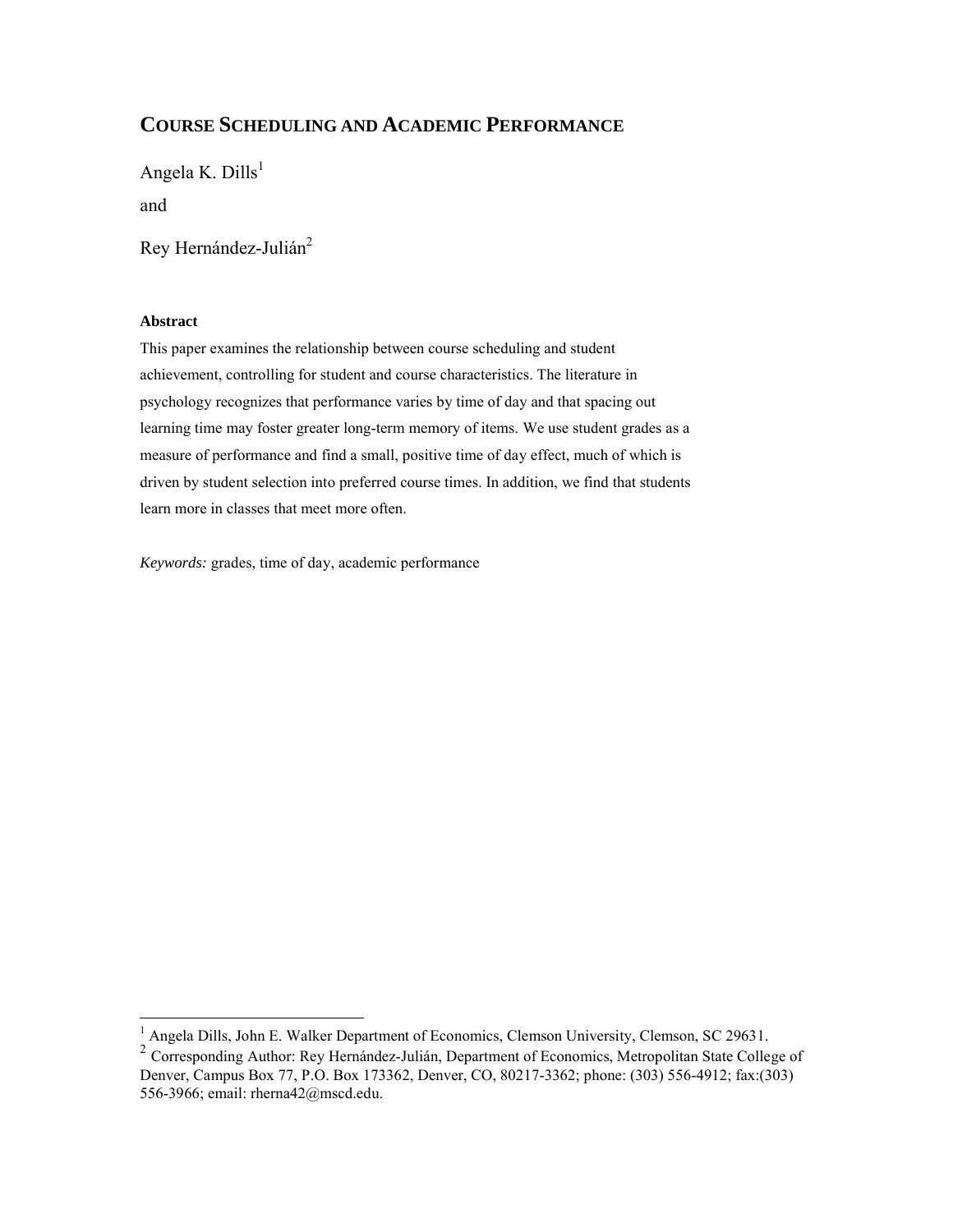### I Introduction

Duke University recently moved its earliest class time from 8 am to 8:30 am. One motivation behind the change was to give "sleep deprived" students a chance to rest more before class. The new policy was counterproductive: the average student ended up going to class earlier since many classes were moved from the common 9:10 am start time to the new 8:30 am slot. Regardless, the administration used sleep deprivation as a pretext for the policy change (Carleton, 2004).

High schools have also been experimenting with changes in their scheduling. Schools have begun to adopt block-systems, where classes meet for 90 minute periods, instead of the traditional 50 minute periods, and studies have shown the block to improve student performance (Hughes, 2004, Rettig and Canady, 1999). There are two typical ways to organize block scheduling: one has classes meet daily, for half of the semester, while the other has classes meet on alternate days throughout the entire semester. Few studies examine whether students learn more when their classes meet more often—5 times a week instead of 2 or 3 times a week.

Duke and the block systems pose an interesting question: to what extent does student learning depend on class scheduling? Students may learn more or less later in the day; students may learn more or less when classes meet more often. The answer to these questions will help allocate school resources and plan courses to increase student learning. This paper offers some insight into the issues of offering two-day- or three-daya-week classes and the timing of course offerings.

Many universities typically schedule courses in two ways: those that meet two days a week for about 75 minutes and those that meet three days a week for about 50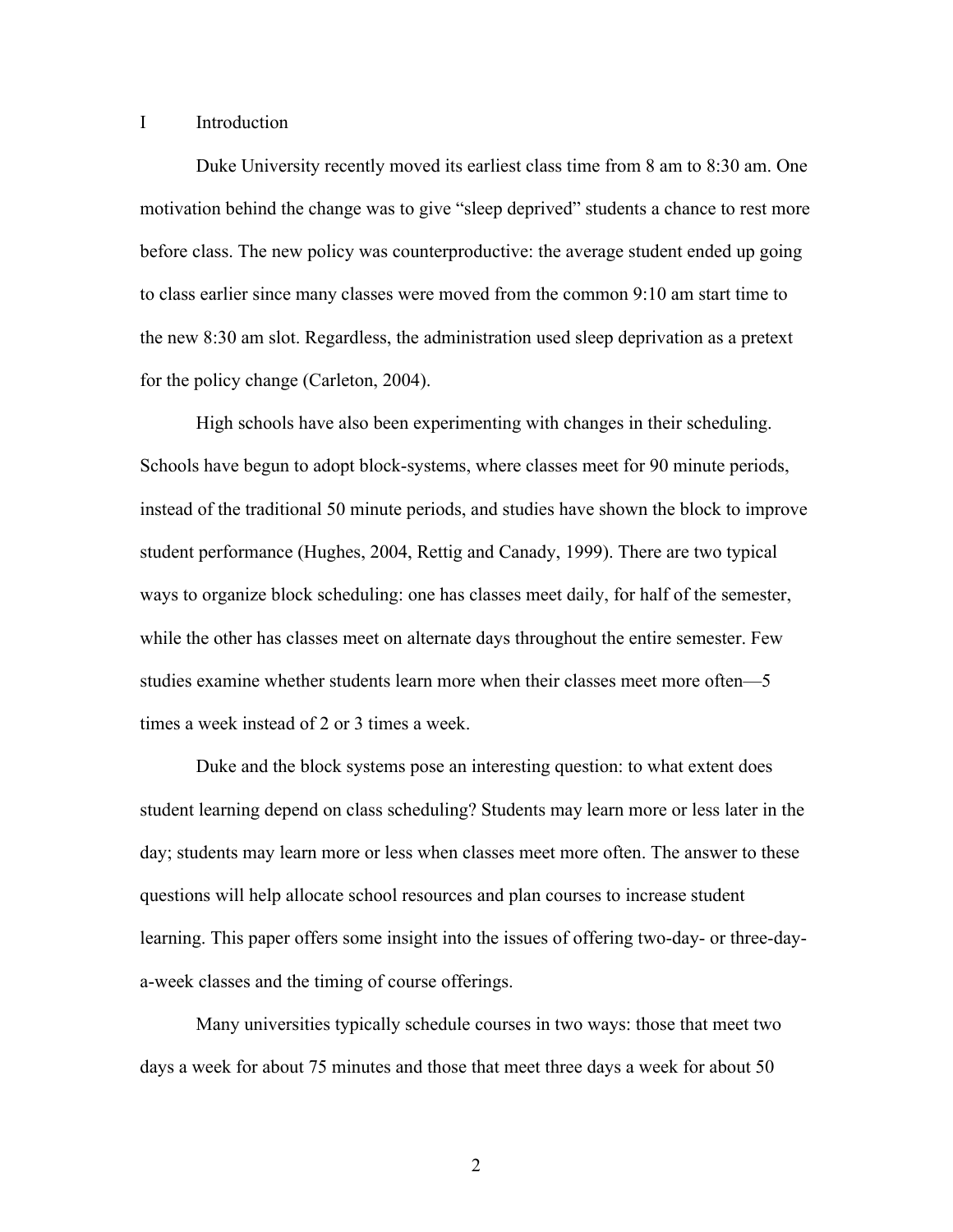minutes. Both types of courses offer the same number of credit hours and class time; the three day a week schedule spreads out the materials over more days. There is accumulating evidence from psychology that distributed practice, spreading out learning into periods of shorter duration but greater frequency, improves skill acquisition as well as long-term recollection of the material (Lee and Genovese, 1988 and Willingham, 2002) although this benefit may be greater for simpler, motor skills than more complex tasks (Donovan and Radosevich, 1999). Although many studies have documented the benefits and costs of block scheduling, few have addressed whether changing the number of times a class meets in a week has any significant effect (Rettig and Canady, 1995). Colleges may also reduce the number of times that classes meet to accommodate faculty preferences. Distributive theory suggests this pressure towards two day a week classes may reduce student learning.

Universities also choose what times to offer their classes. Sleep research provides three predictions about time of class and student performance. First, sleepy students perform worse than rested ones. This effect has been verified among non-traditional graduate students, Mexican undergraduates, and medical students (Austin et al., 1988, Campos-Morales et al., 2005, and Medeiros et al., 2003). Second, adolescents are less likely to be rested early in the morning.<sup>3</sup> Adolescents, in general, when faced with an earlier start to the school day, prefer to sleep less instead of going to bed earlier (Wolfson and Carskadon, 2003). Adolescents are also particularly prone to suffer Delayed Sleep Phase Syndrome: their body clock runs at a rate slower than the sun's, so they tend to go to bed late and wake up late (Dement, 1999). Shinkoda et al. (2000) find that as students progress through high school, they are more likely to fall asleep in class, and have later

 $\overline{a}$ 

 $3$  Adolescence typically lasts between ages 11 to 13 and ages 18 to 21 (Colman, 2001; Corsini, 1994).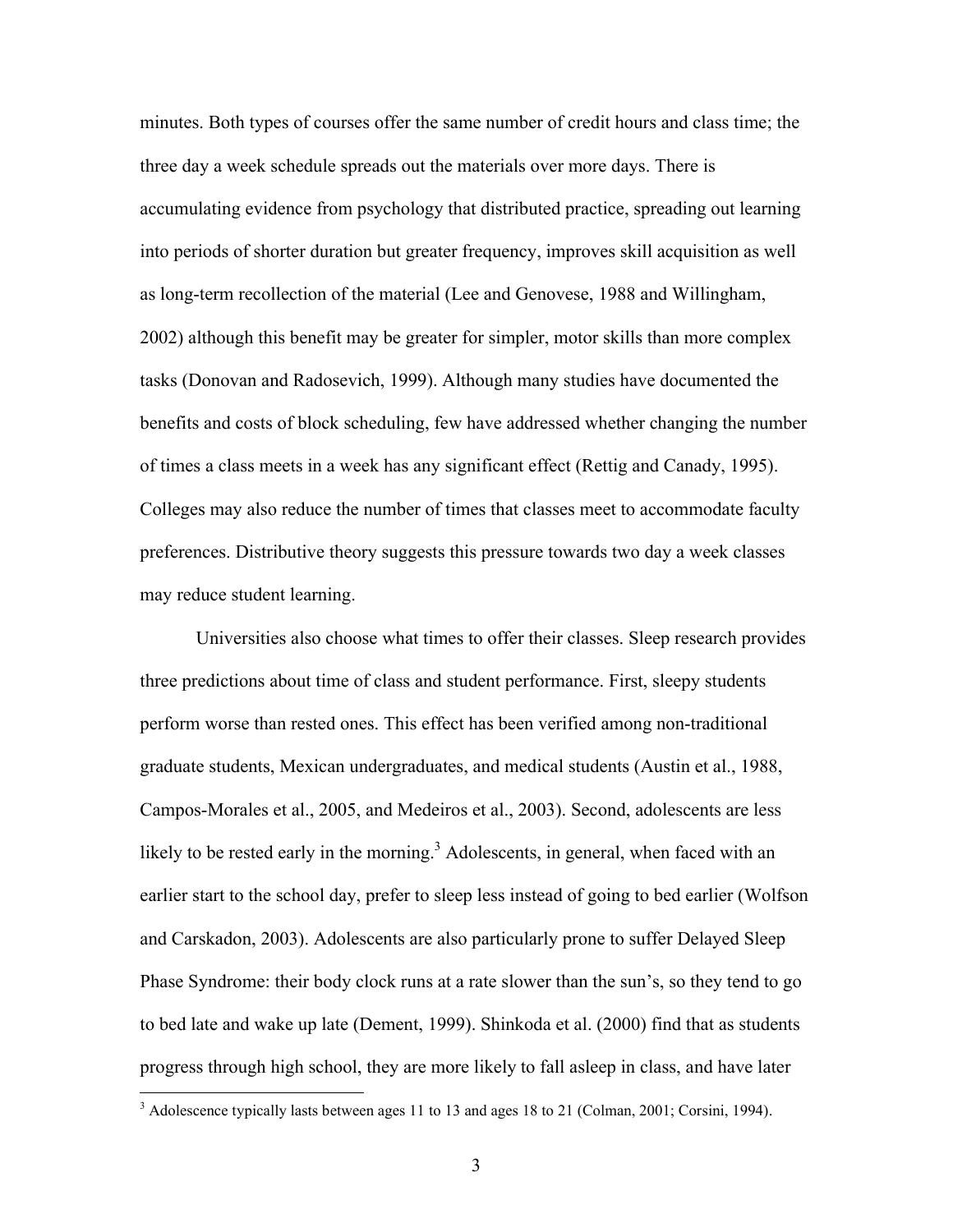bedtimes. Third, the circadian cycle during the day and its varying wakefulness may be observed in changes in academic performance throughout the day (Carskadon et al., 1998, Carskadon et al., 1999). Circadian rhythms are daily cycles that make people more likely to be sleepy at certain times of the day, with wakefulness peaking at some point in the late morning and again in the afternoon.

Even articles that find no effect of sleepiness recognize the existence of adolescent sleep phase delay and discourage schools away from earlier start times (Eliasson et al., 2002). A well-documented study of Minneapolis high schools finds results consistent with this argument (Wahlstrom, et al., 2001). In the 1997-1998 school year, Minneapolis changed the start time in high schools from 7:15 am to 8:40 am. Attendance rates and continuous enrollment increased and crime on campus decreased. The students' additional sleep did not lead to any measurable effects on grades, though the authors admit that this may be the result of data errors. A better data set would follow students more closely and use comparable sources. Davis (1988) finds that  $8<sup>th</sup>$  grade students learn more in afternoon English courses than in morning ones. Extending the analysis to college students at a small liberal arts college, Skinner (1985) documents lower average class GPAs for morning courses relative to afternoon and evening courses.

Our study uses administrative data from Clemson University, a public research university in South Carolina to determine the effect of class schedule on student performance. Unlike Skinner (1985), we account for student ability, potential sorting across class times, course content and difficulty, class size, and the number of days per week a course is offered. In addition, we are able to observe the same students in more than one semester, giving us within-student variation in scheduling. We find that students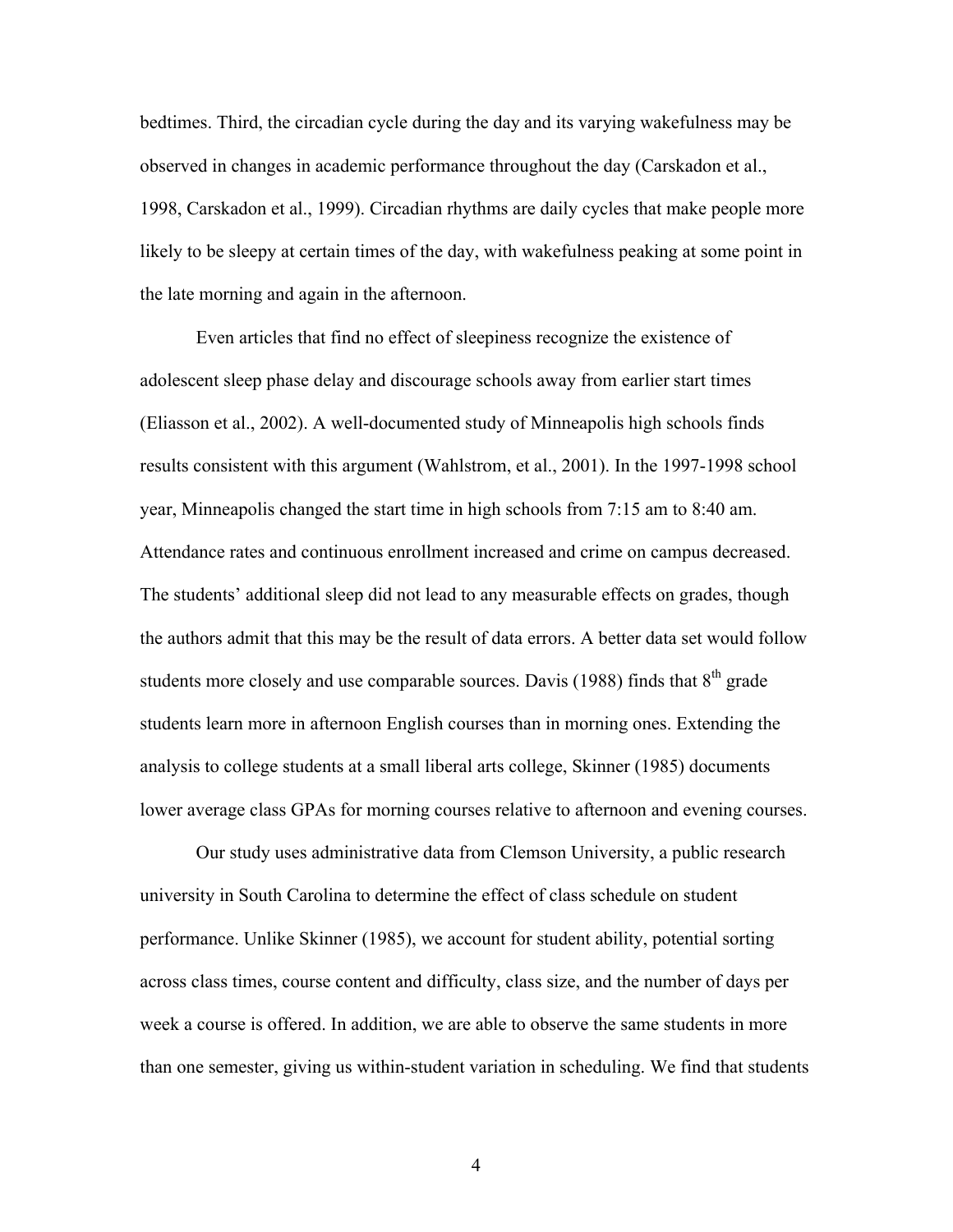perform slightly better in courses offered later in the day and in those offered more days per week. Given choices among class times, students select courses that best fit their scheduling preferences. This course selection accounts for about fifty percent of the observed time of day effect.

### II Conceptual Framework and Methodology

A student's grade in a course depends on many variables: the time of day, frequency of class meetings, student ability, class size, grading practices, the difficulty of the material, and teaching effectiveness. We focus on the effect of time of day and frequency of class meeting: factors typically neglected in studies of student achievement.

Psychologists provide some predictions on how class schedules may affect student achievement. Adolescents are predicted to perform poorly earlier in the day, since they would be sleepy or absent in those early classes. Circadian rhythms affect each student's performance within a day, creating a peak at some point in the morning, and then another in the afternoon. The earliness effect is similar for all students, while the circadian effects vary among students, with the peaks falling at different times. We thus expect an earliness effect to be much more evident than a circadian effect. Distributed practice suggests more frequent class meetings should increase student learning.

We examine the effect of time of day on student grades by estimating the following grade regression for student *i* in section *j* of course *c*:

(1) 
$$
grade_{ijc} = \gamma_0 f \left( \text{time}_{jc} \right) + \delta_0 \left( \text{# time} / \text{ week}_{jc} \right) + X' \beta + s_i + d_c + \varepsilon_{ijc}
$$

The vector *X* contains class size and whether the class meets in the fall or in the spring. Smaller classes may increase student learning, although the empirical evidence on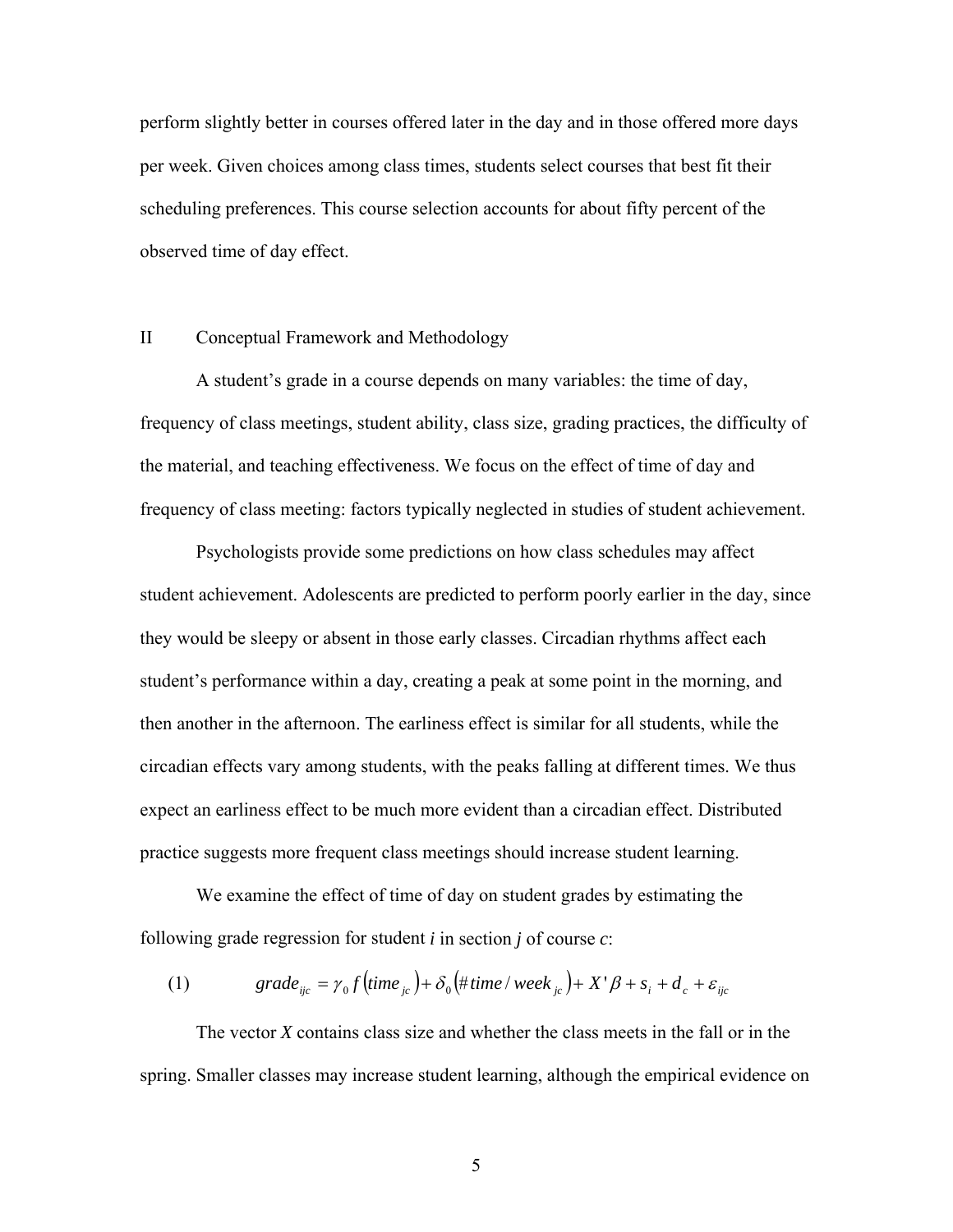this relationship, at least in K-12 education, is mixed (Hanushek 1997 and 1999, Betts 1996). Spreading out course material typically leads to greater retention of knowledge than more intensive instruction, so we expect  $\delta_0$  to be positive (Bloom and Shuell, 1981). The student fixed effects, *si*, control for both observable and unobservable student characteristics such as student ability. Course fixed effects, *dc*, account for differences in course content, difficulty, and grading. The use of the two sets of fixed effects implies that any scheduling effect is net of the characteristics of the particular course or student. In all the regressions, standard errors are clustered by class time.

We focus on  $\gamma_0$  and  $\delta_0$ , the effects of class scheduling on the student's grade. We estimate the time of day effect a variety of ways. In some specifications, we include a set of indicator variables for each of the most common course times; in others, we provide a functional form including linear and quadratic models. The overall picture is similar for all of these specifications.<sup>4</sup>

The above framework assumes students are randomly assigned to courses. Students, however, schedule their own courses. This course selection potentially biases the estimates. Students may register for times where they know they will perform their best. The math-phobic early-bird enrolls in calculus in the morning; the math-phobic night owl enrolls in calculus late in day. Both types of students accommodate their circadian cycles by taking courses that are relatively difficult for them at preferred times. This would tend to bias downwards the time of day effect.

Students may schedule classes using alternate criteria. For example, students may take their favorite classes in the afternoons to reduce the likelihood they skip class for

 $\overline{a}$ 

<sup>&</sup>lt;sup>4</sup> We also estimate a spline specification that sets knots based on circadian cycles and regressions estimated using an ordered probit instead of OLS. The results are qualitatively similar.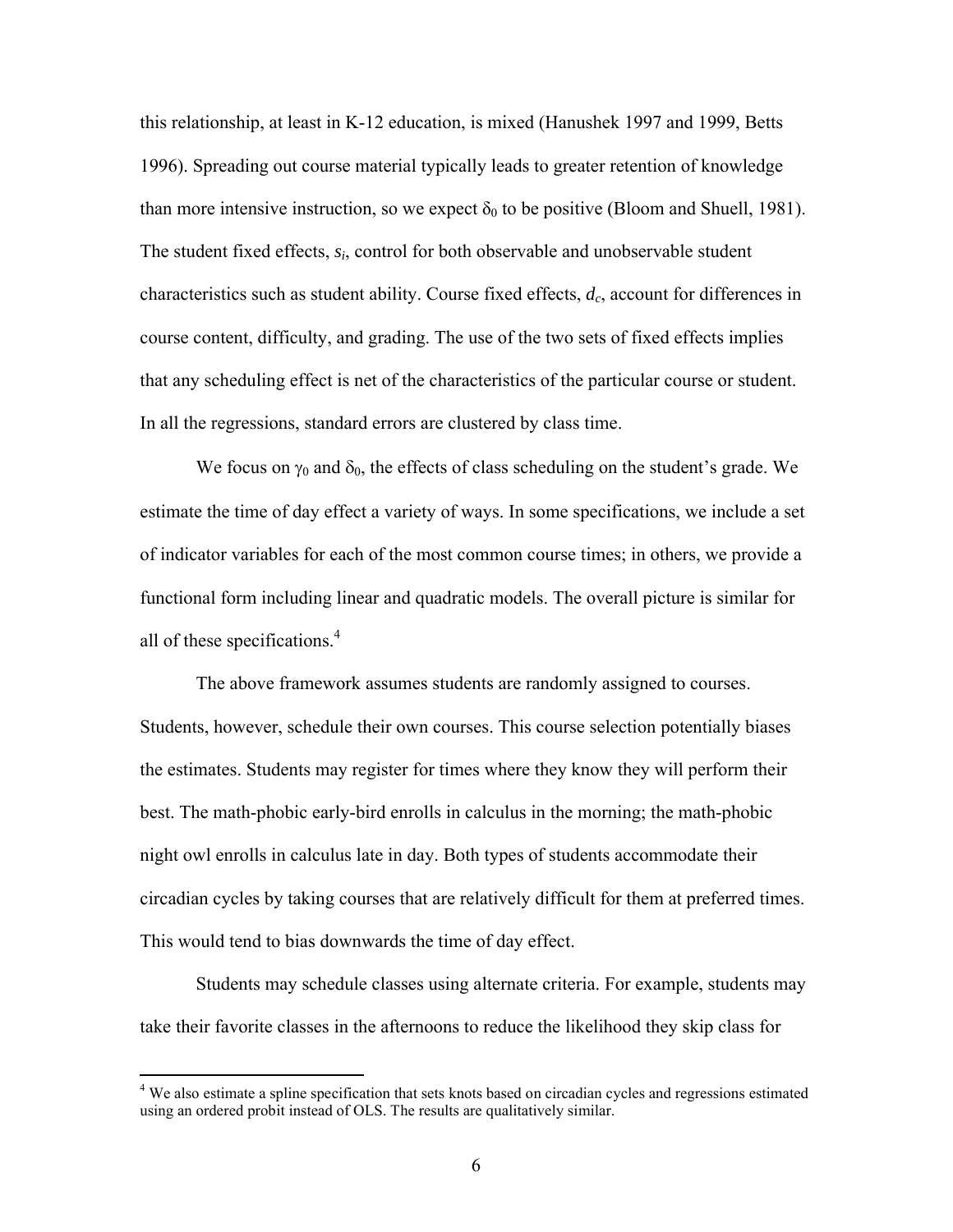more enjoyable afternoon activities. Similarly, students may take their least favorite classes in the morning to get the hard work over with more quickly. Student preference for afternoons would create a positive selection bias on the time of day effect. Better grades in afternoon classes may reflect both time of day effects and selection effects.

The fixed effects strategy does not account for these optimizing behaviors. To better capture the true effect of time of day on student grades, we employ a differencesin-differences type strategy.<sup>5</sup> Some courses are offered one time each semester, but at different times in the fall and spring semesters. These limited offerings reduce the selection into preferred courses. Although students may defer their course-taking to later semesters to improve the scheduling match, within-semester optimizing is eliminated. To produce estimates of the effect of time of day with minimal course selection, we estimate the following:

(2) 
$$
grade_{ijc} = \alpha_0 \text{time}_{jc} + \alpha_1 \text{onesection}_{jc} + \alpha_2(\text{onesection}_{jc})(\text{time}_{jc})
$$

 $+ \theta_i$ (#times/week<sub>jc</sub>) +  $\theta_2$ (onesection<sub>jc</sub>)(#times/week<sub>jc</sub>)+X' $\beta$ + s<sub>i</sub> +  $d_c$  +  $\varepsilon_{ijc}$ 

We continue to include class size, the number of times per week the course meets, the semester (Fall or Spring), student fixed effects, *si*, and course fixed effects, *dc*.

One-section courses limit student selection into preferred course times. The estimated effect of time of day excluding this within-semester student selection is the sum of the coefficients on the time of day and on the interaction of time of day and the one-section indicator variable. Comparing this estimate to estimates of  $\alpha_0$ , the effect for multiple-section courses, suggests the direction of selection bias.

<sup>&</sup>lt;sup>5</sup> We thank the anonymous referees for pointing out this limitation and the potential solution to it.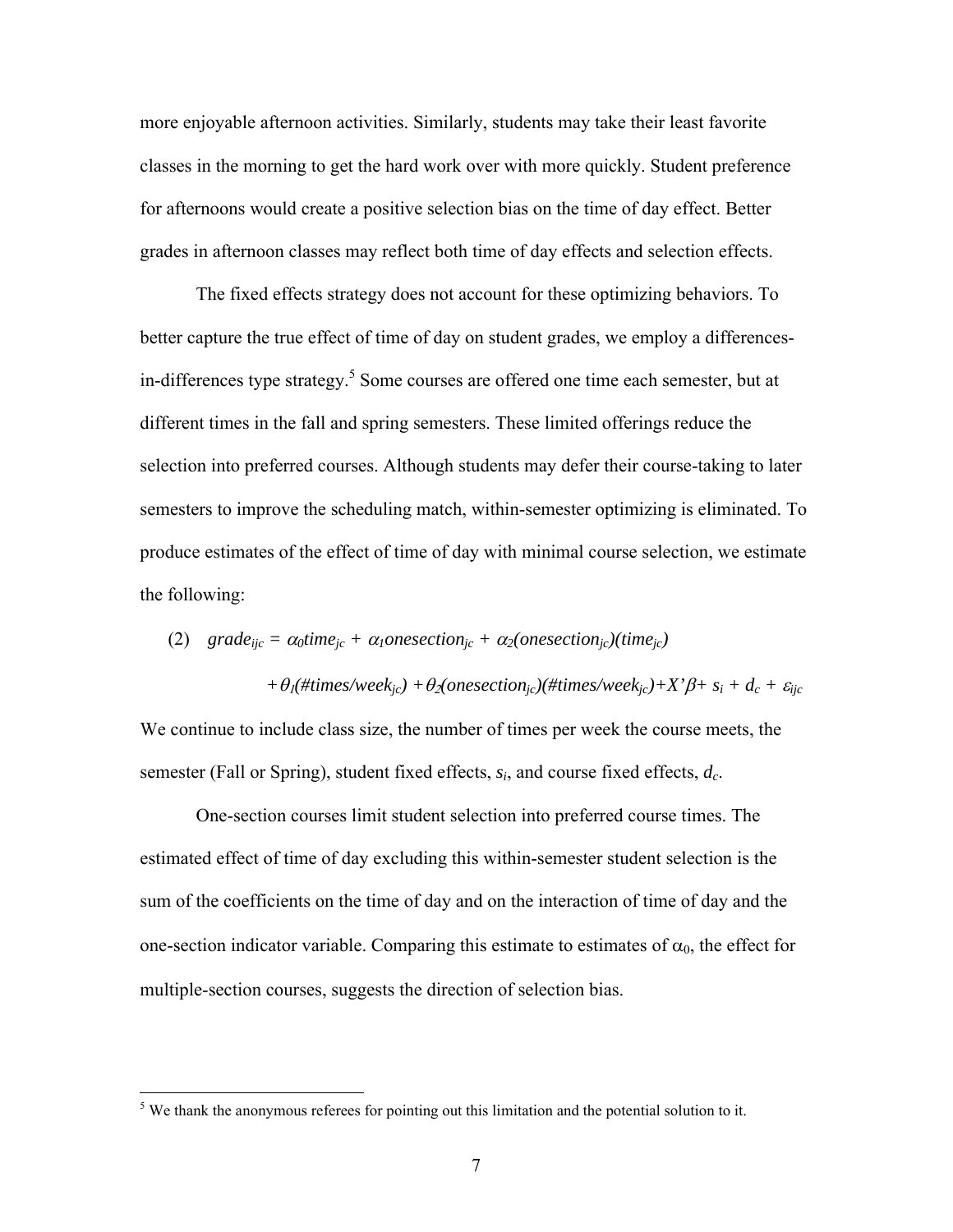### III Selection Problems and Limitations

A serious limitation is that we do not observe who teaches each course. Baird (1984) argues that a large fraction of the unexplainable variation in grading is due to the differences in teachers. This affects our scheduling estimates only if instructor quality or ease of grading is correlated with course scheduling. The same instructor may perform differently at different times of day. However, Skinner (1985) provides suggestive evidence that instructors teaching the same course in a semester, once in the morning and once in either the afternoon or evening, exhibit similar differences in mean grades between the sections as between a morning class and an afternoon/evening class taught by two different instructors. Similarly, professors may prefer teaching fewer days a week and so grade more easily for those courses. This would bias downwards the estimate on number of times per week.

The quality of instructor may be correlated with course schedule. Adjunct instructors, for example, may be assigned less favorable class periods than professors who have more priority in scheduling. Adjust professors appear similarly effective as professors (Terry-Long and Bettinger, 2006). Sonner (2000) and Van Ness et al. (1999), however, find that adjuncts in business and finance courses give higher grades than fulltime faculty. If adjuncts are more likely to have morning classes or classes that meet more frequently and assign higher grades, the effect of time would be biased downwards, and the effect of class meetings would be biased upwards. Course fixed effects capture some of this effect if adjunct instructors typically teach some courses and not others. Our sample includes few adjunct instructors, but many graduate teaching assistants. We expect the bias with these graduate instructors to be similar to that of adjuncts.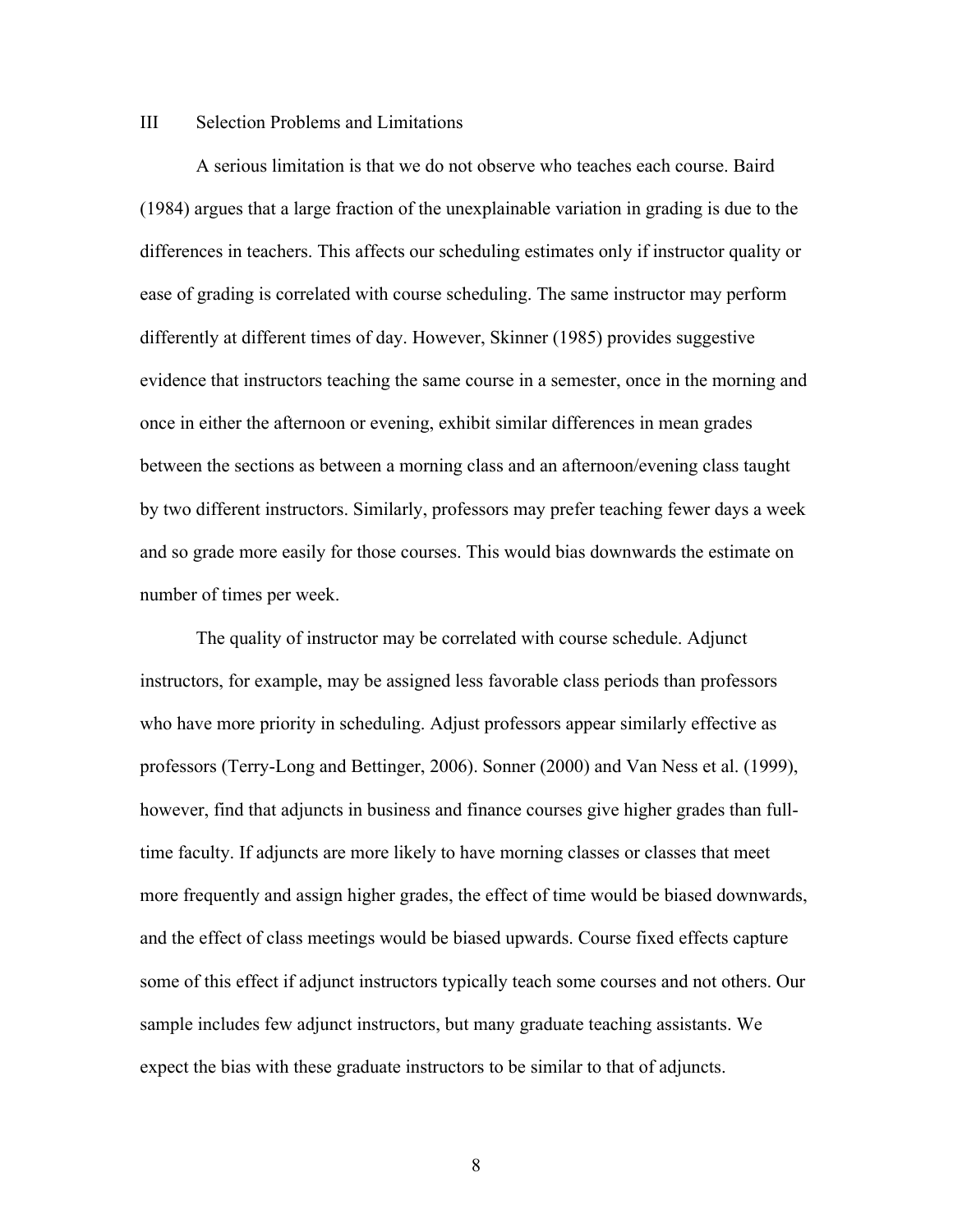If students learn more in afternoon classes, whether because of their own preferences or their professors, there is still a benefit to encouraging students to take later classes. If students learn more with more frequent course meetings, shifting towards these types of courses could improve both their grades and their education. One concern that would invalidate our results is if instructors are more apt to assign higher grades later in the day for a given student performance. This motivation would imply that later class start times would only lead to grade inflation and not improved student learning.

Time of day may affect student achievement through class attendance rates. Students may be more likely to skip morning classes if they oversleep or more likely to skip afternoon classes for attractive, alternative non-academic options. Students may be more likely to skip a Monday, Wednesday, Friday (MWF) class as skipping a shorter class period implies missing less course material. If scheduling effects are driven primarily by differences in attendance patterns, this may imply policy changes related to attendance as an easier alternative to changes in scheduling.

## IV Data

To examine the effect of the time of a class on a student's performance, we need data on students, courses, and class times. Clemson University (a public, doctoral, research extensive, land-grant institution in South Carolina) archives extensive data on its students, including every grade received and all application information. Grades are recorded without pluses or minuses as A, B, C, D, or F; we recode these respectively as 4, 3, 2, 1, and 0. We use data from these administrative records for students in the fall of 2000 and the spring of 2001. We combine the student records with meeting time information from the schedule of classes. The time of day assigned is the average of the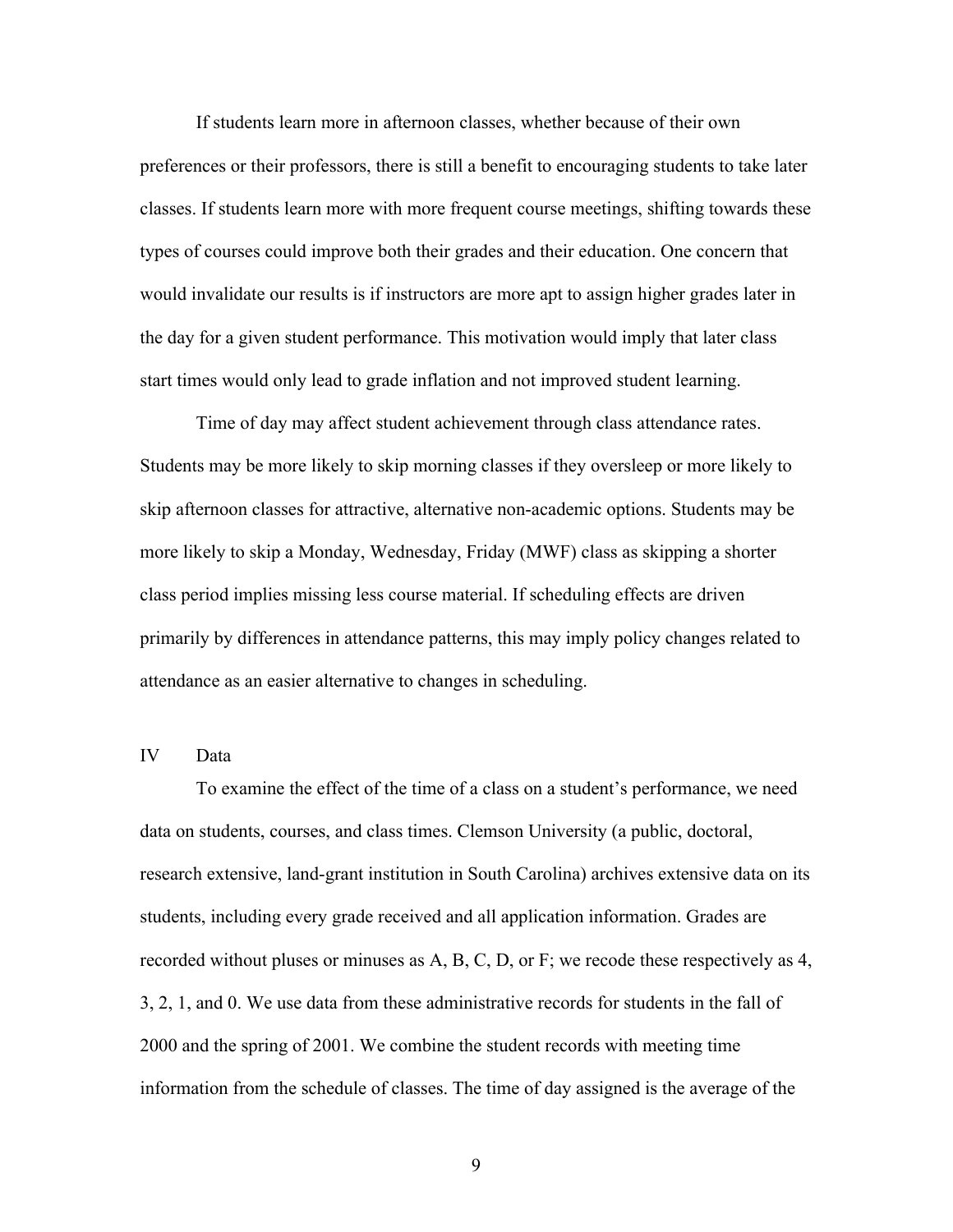start and end times in which a class meets most often, measured in military time. A unit increase in mean time is one hour. $6$ 

The unit of observation is a grade in a class. We observe 12,887 students an average of 8.2 times for a total of 105,476 grades in a class. The average student is enrolled in 14.8 credits or just under five courses a semester. The average grade that year was just below a B, a 2.97, with a standard deviation of 1.07. The average class size is 49 students. The students in the sample, at just under 21 years old, are slightly older than the adolescents previously studied in the literature.

Although the sample draws from only a single institution, these students are fairly average college students in the U.S. The median college student in 2000 was white, female, graduating at slightly lower than the top 20 percent of the high school class, scoring a 505 on the SAT math test (College Board, 2000). Clemson students scored somewhat higher on the SAT at 578, and are less female than most colleges, with 54 percent of the student body being male.

Scheduled class times for 80 percent of classes are at regular times, with the school day beginning at 8 a.m. MWF classes typically meet for 50 minutes with a 15 minute break between classes. Tuesday, Thursday (TTh) classes typically meet for 75 minutes with a 15 minute break between classes. There are also many afternoon Monday, Wednesday (MW) classes that meet for 75 minutes at the MWF start times and some two-credit TTh classes that meet for 50 minutes.

Figure 1 shows the average grade for each time of the day. Most classes meet at many of the same times. The figure sizes a data point according to the number of observations represented by that meeting time and grade combination. Focusing on the

 $\overline{a}$ 

<sup>&</sup>lt;sup>6</sup> For example, a 3:30-4:45 pm TTH class is assigned a mean time of  $(15.5+16.75)/2 = 16.125$ .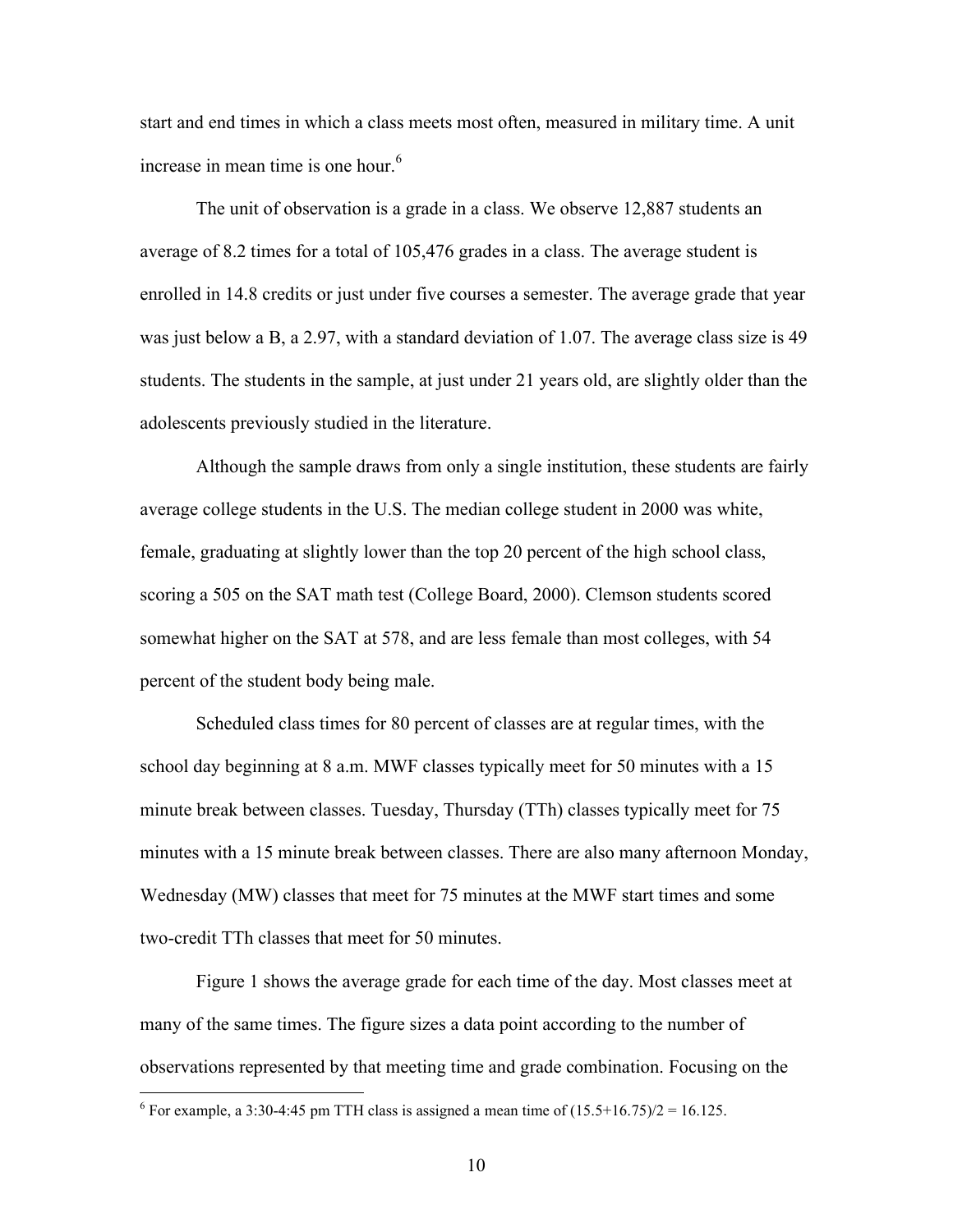most common class times, the figure suggests a positive relationship between the time a class meets and average student grades.

Tables 1a and 1b show the average time of day for each grade in TTh courses and MWF courses. The average TTh class meets just after noon, at around 12:10. The average time a class meets is higher for A's than for lower grades. Classes that meet MWF follow a similar, although less pronounced pattern. Average grades are higher for TTh courses than for MWF courses. Tables 1a and 1b verify the impression from Figure 1 of a slightly positive relationship between time of day and academic performance.

### V Results

We specify a multivariate regression of student grades on class time in a variety of ways to allow the data to determine the pattern in student performance over the course of a day. We consider a linear specification, a quadratic specification, and a flexible specification that allows the effect to vary for all standard course times. The time of day effect is concentrated in the afternoon. Grades are generally lower for all morning classes; grades increase with time of day in the afternoon. Student grades are higher when a course meets more frequently during a week.

Table 2 reports the results of the more flexible specification. Most classes meet at standard class times on MWF, TTh, or MW. We limit the sample to only courses that meet at typical class times and include indicator variables for these major class times. For example, for MWF classes the start times are: 8:00 am, 9:05 am, 10:10 am, 11:15 am,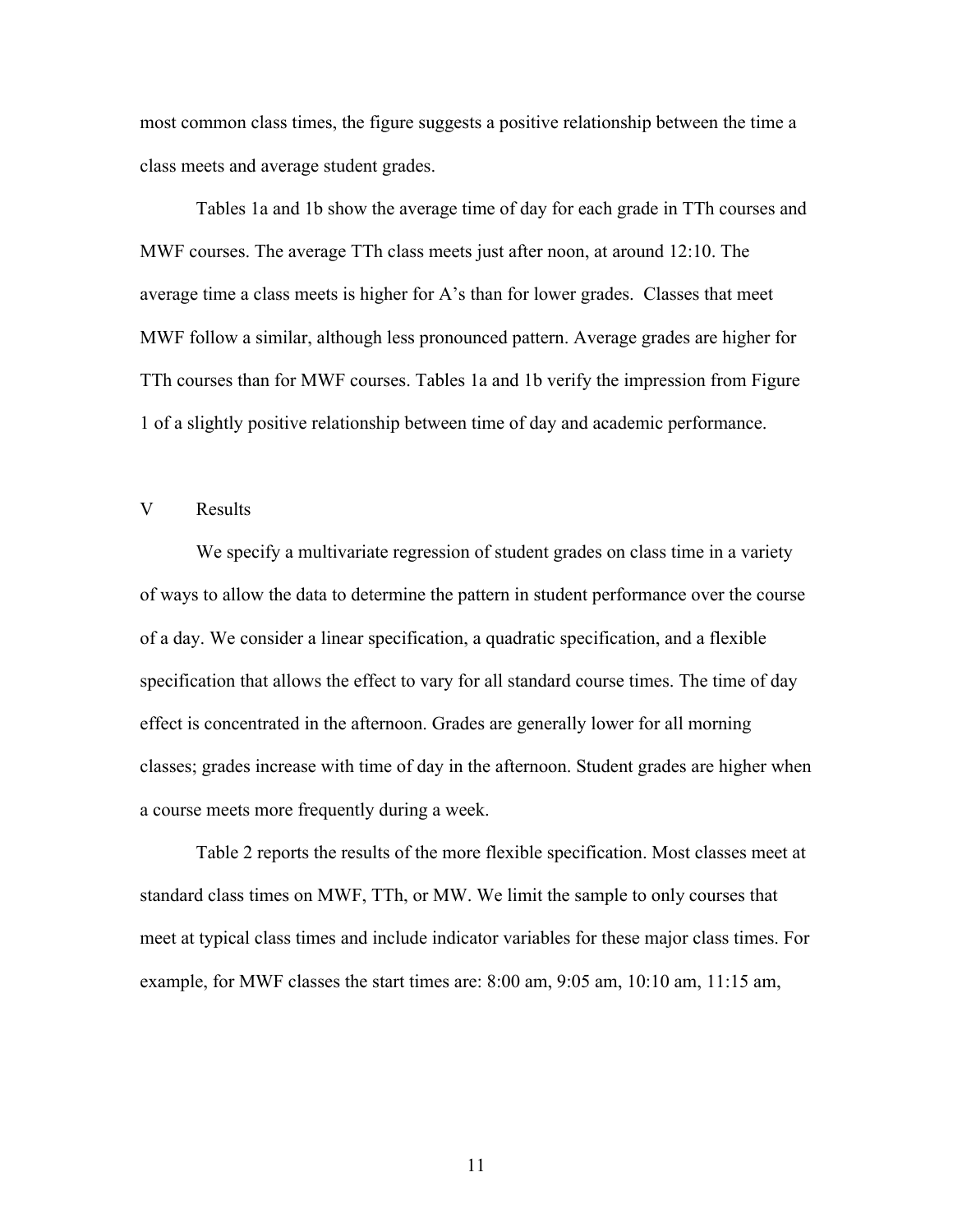12:20 pm, 1:25 pm, 2:30 pm, and 3:35 pm.<sup>7</sup> The omitted class time is 8:00 am MWF. By looking at how the estimated coefficient changes over time, we can observe the effect of time on academic performance. Since we observe students repeatedly, we are able to control for observable and unobservable student characteristics with a student fixed effect.<sup>8</sup> We also include course fixed effects.

The results follow a pattern of increasing grades throughout the day. The increase is most dramatic among MWF classes, but the pattern is consistent throughout. There is a positive relationship between time of day and academic performance, but no evidence of a cyclical pattern in the relationship between time of day and academic performance.<sup>9</sup> Grades are clearly higher in afternoon classes relative to morning classes.

A separate set of regressions imposes a functional form on the relationship between the students' performance and the mean time of the class. These regressions include the full sample of courses. The linear and quadratic specifications are presented in the first two columns of Table 3.

The relationship between time of day and grades is positive. In the linear specification, grades are 0.022 grade points higher in courses taken an hour later in the day. The effect is small, but statistically significant. The magnitude of the effect at the mean is similar in the quadratic specification. The effect of time of day increases in the afternoon, as suggested by the results in Table 2. In estimates not presented here, a spline specification placing knots at times suggested by circadian cycles confirms this

 $\overline{a}$ 

<sup>&</sup>lt;sup>7</sup> For Tuesday, Thursday classes the times are: 8:00 am, 9:30 am, 11:00 am, 12:30 pm, 2:00 pm, 3:30 pm, and 5:00 pm. For Monday, Wednesday classes the times are: 8:00 am, 9:05 am, 10:10 am, 11:15 am, 12:20 pm, 1:25 pm, 2:30 pm, and 4:00 pm.

<sup>&</sup>lt;sup>8</sup> We have also estimated the regressions using student characteristics instead of student fixed effects. The estimates on class time are similar to those reported here.<br><sup>9</sup> More restrictive regressions using the cut-offs from expected circadian cycles also show no evidence of

circadian cycles and a trend on increasing performance during the day.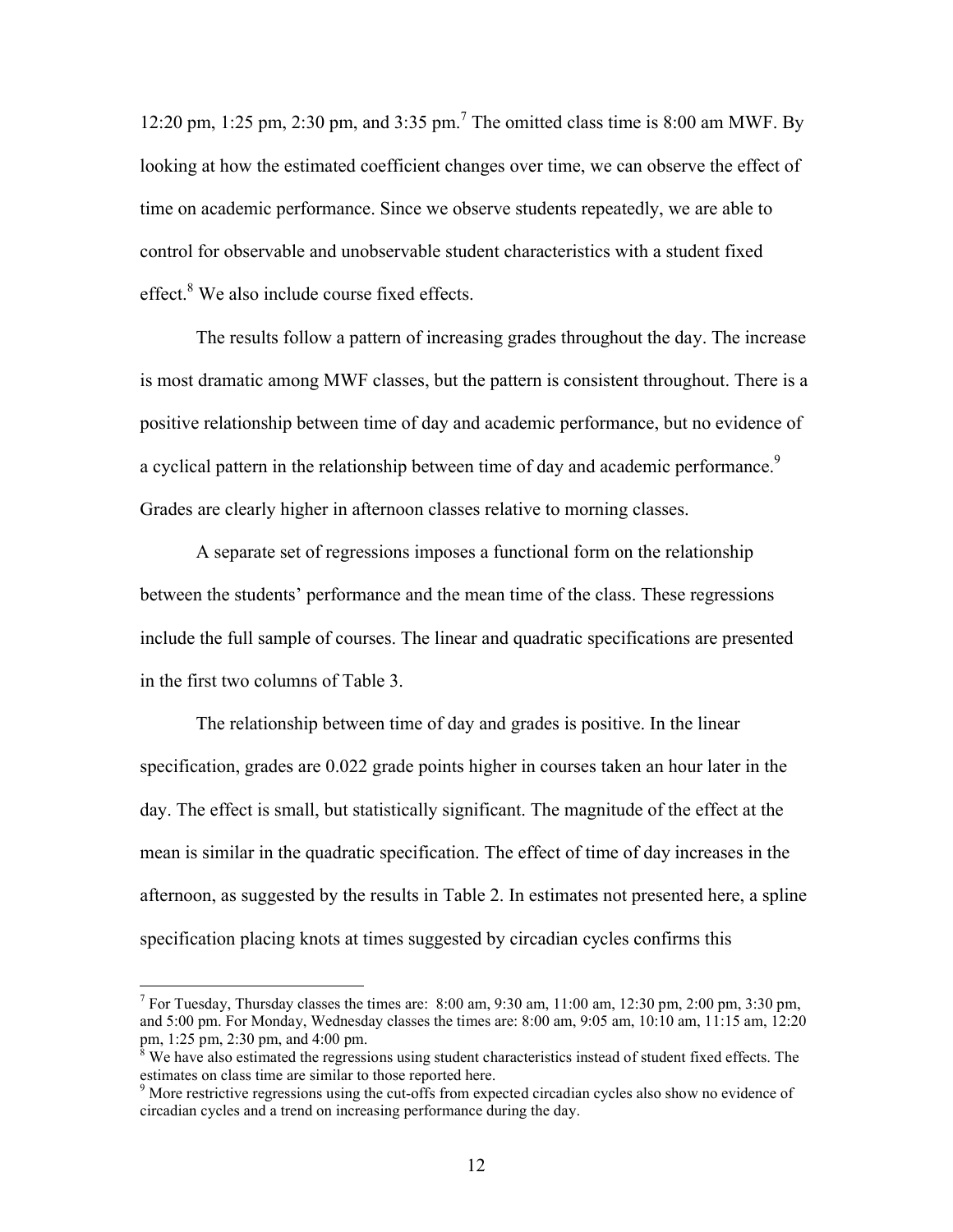impression. Students' grades are higher in courses taken later in the day; early morning classes are particularly bad for students' grades.

Classes that meet more often during the week tend to have higher grades. Given the choice between a MWF and a TTh class, the MWF is the better option. Universities, as a result, may want to schedule more classes to meet thrice, not twice, a week.<sup>10</sup> The magnitude of this effect is comparable to scheduling a class 73 minutes later. Grades are lower in the fall; larger classes tend to have higher grades.

These estimates may confuse student selection into course times with the effects of scheduling on student grades. We take advantage of the two semesters of data to minimize this potential selection bias. Some courses are offered only once a semester and, importantly, offered on different days and times in each semester. For these courses, students have little ability to choose preferred course times within a semester. Estimating the effects of time of day and number of class meetings per week for these classes reduces the effect of student selection.

The last two columns of Table 3 present these estimates. In column (3), the effect of time of day for classes with multiple sections is 0.023: taking the class an hour later increases the grade by two-hundredths of a grade point. This effect consists of both an effect of taking the class later and the fact that students chose that class time. For those one-section courses where students are less able to choose preferred class times, taking a class an hour later increases one's grade by 0.010 grade points. The 0.013 difference

<sup>&</sup>lt;sup>10</sup> As an alternate specification, we estimated a regression of a student's average performance in a day on his earliest class that day. As before, we observe students in several classes during each day. We found that later starts to the school day have positive effects on students' academic performance. On Monday, for example, if a student starts class an hour later in the day, his grade, on average, is 0.046 grade points higher in all his classes that day. This effect is largest on Mondays and Wednesdays. This possibly reflects an increased tendency for students to skip class and sleep in on Fridays.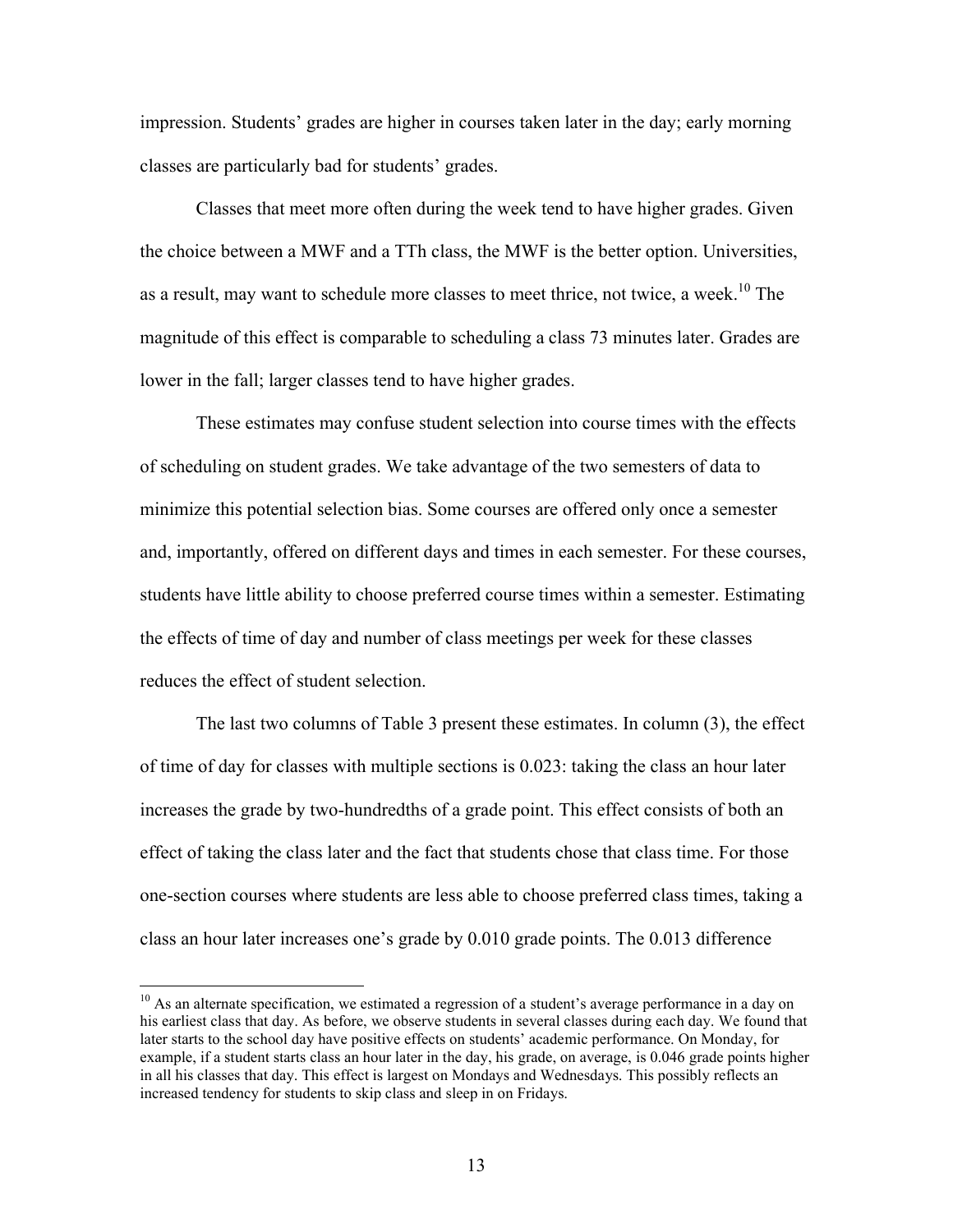between one-section and multiple-section courses reflects student selection. The magnitudes of the selection and time of day effects are similar, at the mean, for the quadratic specification. In addition, the majority, 54 percent, of the effect in columns (1) and (2) of Table 3 is due to student selection. The time of day effect net of selection is economically small—taking a class at 6 p.m. instead of at 8 a.m. increases a student's grade by about 0.1, a tenth of a letter grade. Although later classes offer a benefit to students, the benefit seems too small to make a large difference in a student's optimal schedule.

We use a similar technique to determine whether students select into courses that meet more or fewer times per week. Here, we see little difference in the effect of the number of times per week on grades between one-section and multiple-section courses. When the same course meets one more time per week, students' grades are 0.028 grade points higher. For most courses, this is a choice between TTH and MWF or, MW and MWF. If Friday classes are most often skipped, the lack of selection by times per week suggests these results are unlikely to be driven by attendance.

#### VI Policy Implications and Conclusions

Multivariate regression analysis of the relationship between course schedule and student performance shows that students perform better in a class that meets later in the day and more often. Student complaints about early classes' hurting their performance find some empirical support in this study. Students benefit a small amount from a later start. To the extent that grades reflect learning, students learn more when attending class later in the day and in courses that meet more often.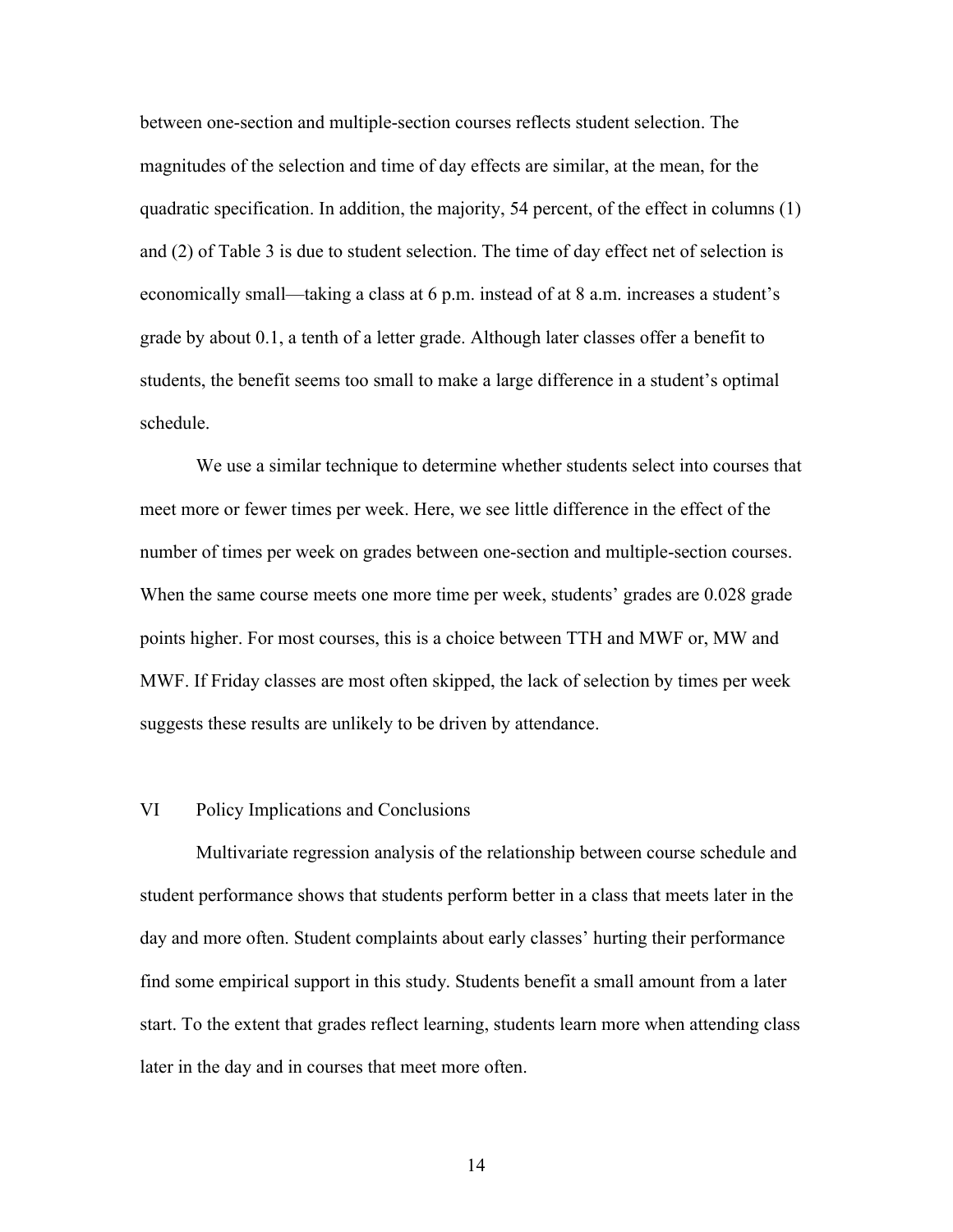Some limitations and cost considerations temper a recommendation of later start times. Our results are biased upwards if professors may be more lenient in the afternoon and grade more easily. The estimated effect of class time on class grades is small, and policies moving classes to later times have high costs. Some professors may prefer to teach in the mornings and research in the afternoons. At research schools, shifting to later class times may improve student learning but reduce research productivity. Classroom space may also be limited; shortening the school day by starting later may strain university resources. In addition, if all students were to take classes at a later time, it is doubtful that everyone's grade would increase by our estimated amounts; however, to the extent that grades measure learning, the students would be better prepared. However, if a student or administrator is indifferent between two class times, then our measures support a choice of the later time.

Additional research, including controlled experiments, would provide supporting evidence of our conclusions. The answers to these questions are not only interesting but essential for institutions of higher education to meet their goals. The findings of these studies might extend even beyond classrooms, helping firms time their production processes more efficiently.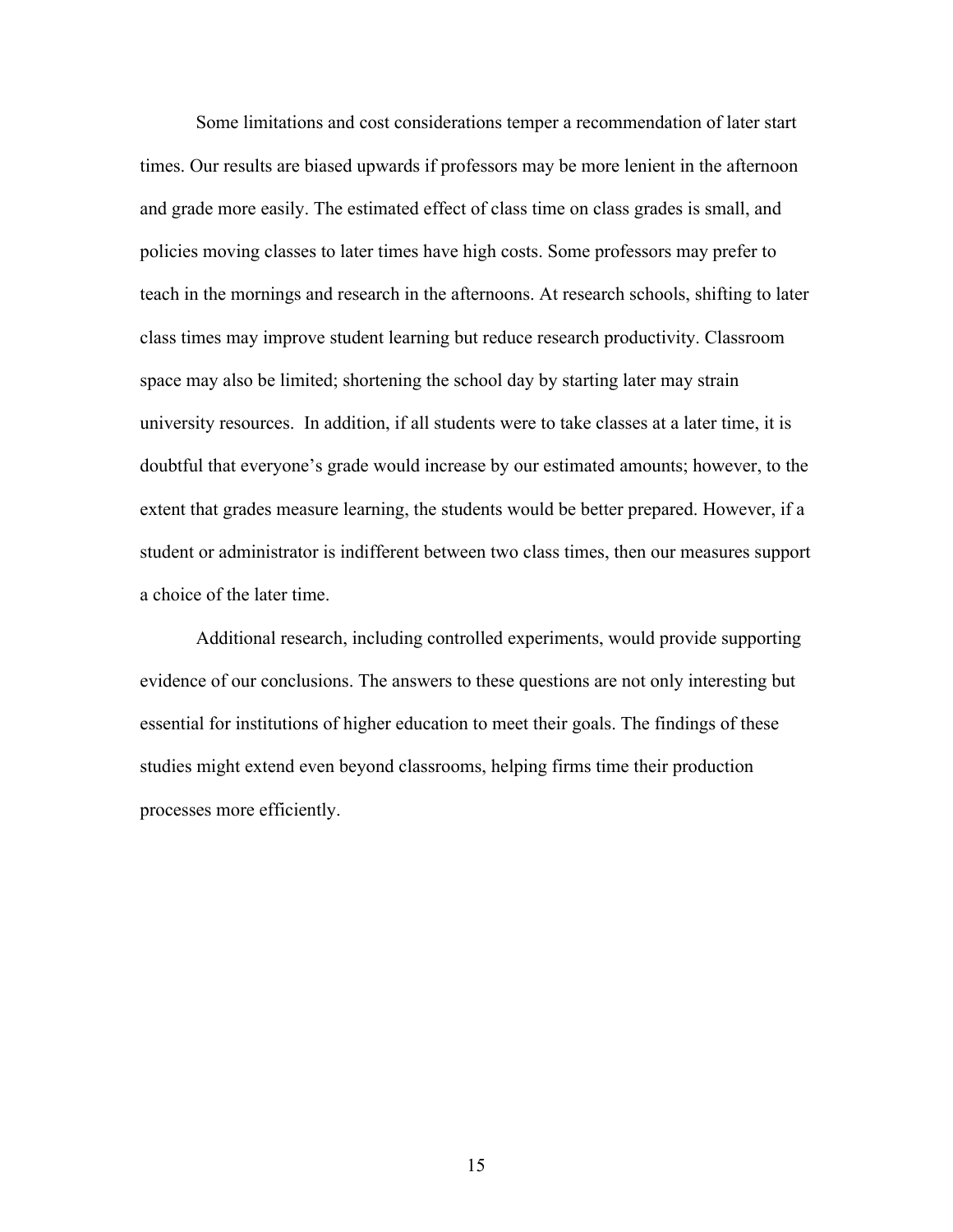# VI Acknowledgements

We thank Brett Dalton, Michael Maloney, and Robert McCormick, who generously offered the Clemson University data. We also thank Adora Cheung, Bentley Coffey, June Pilcher, Dennis Placone and discussants and participants at sessions during the Southern Economic Association and the Eastern Economic Association meetings for helpful comments. Finally, we thank the Earhart Foundation for research support. The usual *caveat* applies.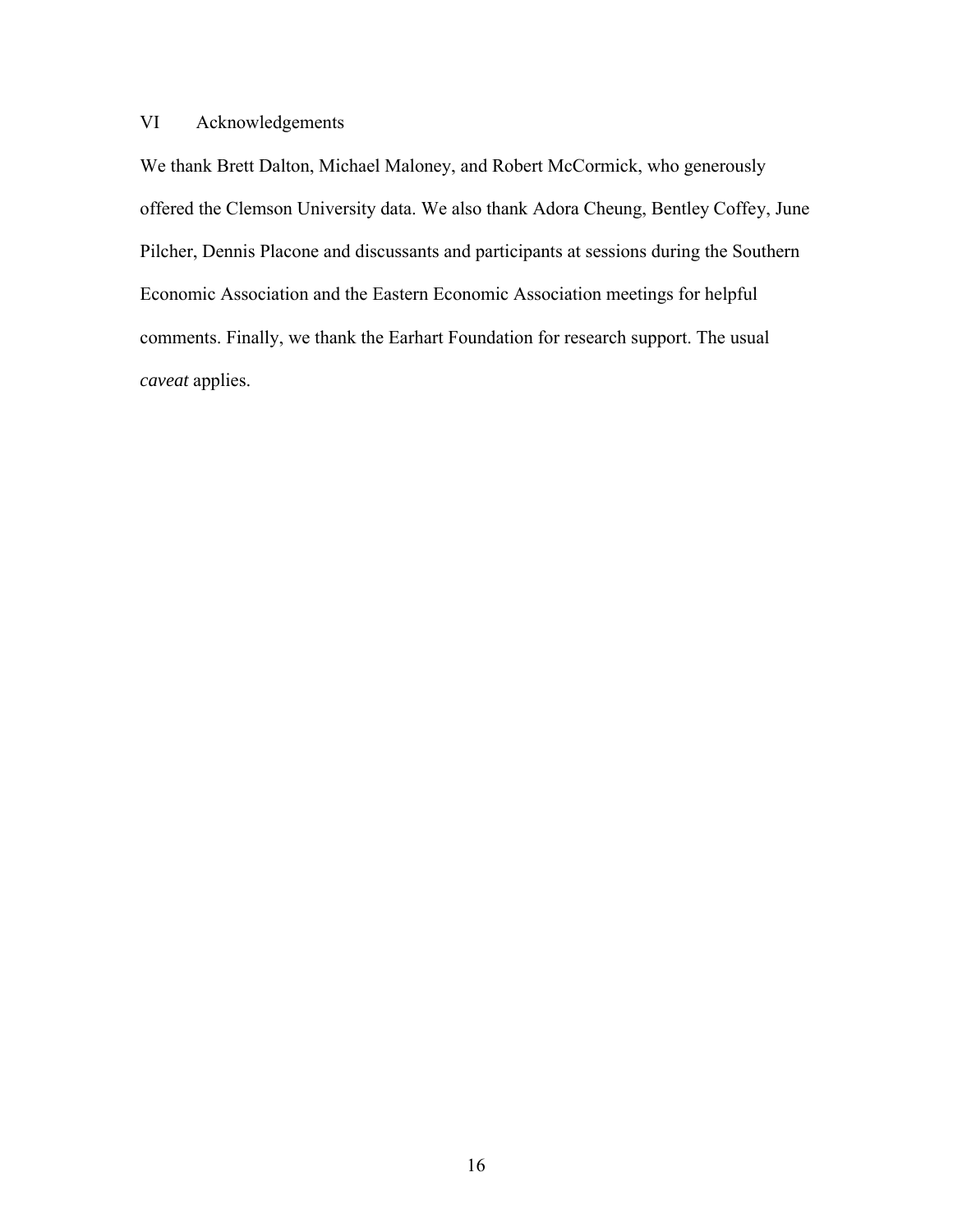### VII References

Austin, Thomas L., Ronald R. Fennell, and Clay R. Yeager (1988), "Class scheduling and academic achievement in a non-traditional graduate program." *Innovative Higher Education*, 12(2), 79-90.

Baird, Len L. (1984). "Predicting predictability: The influence of student and institutional characteristics on the prediction of grades," *Research in Higher Education* 21, 261-279.

Betts, Julian R. (1996), "Is There a Link between School Inputs and Earnings? A Fresh Scrutiny of an Old Literature," in *Does Money Matter? The Link between Schools, Student Achievement, and Adult Success*, ed. Gary Burtless, 141-91, Washington, D.C.: Brookings Institution.

Bloom, Kristine C. and Thomas J Shuell (1981), "Effects of Massed and Distributed Practice on the Learning and Retention of Second-Language Vocabulary," *Journal of Educational Research*, 74(4), 245-248.

Campos-Morales, Rosa, Matilde Valencia-Flores, Alejandra Castaño-Meneses, Sandra Castañeda-Figueiras, and José Martínez-Guerrero (2005), "Sleepiness, performance and mood state in a group of Mexican undergraduate students." *Biological Rhythm Research*, 36(1-2), 9-13.

Carksadon, Mary A., Susan E. Labyak, Christine Acebo, and Ronald Seifer (1999), "Intrinsic circadian period of adolescent humans measured in conditions of forced desynchrony," *Neuroscience Letters,* 260, 129-132.

Carskadon, Mary A., A.R. Wolfson, C. Acebo, O. Tzischinsky, and R. Seifer, (1998), "Adolescent sleep patterns, circadian timing, and sleepiness at a transition to early school days," *Sleep*, Dec 15, 21(8), 871-81.

Carleton, Nathan, (2004), "On iPods and sleeping in," *The Chronicle*, Aug. 23, from online version, http://www.chronicle.duke.edu downloaded Jan. 27, 2005.

College Board (2000), "2000 College-Bound Seniors, National Report," available on-line at: http://www.collegeboard.com/about/news\_info/cbsenior/yr2000/nat/cbs2000.html (December 13, 2006).

Colman, Andrew M. (2001), *A dictionary of psychology.* New York : Oxford University Press.

Corsini Raymond J. editor (1994), *Encyclopedia of psychology.* New York : J. Wiley & Sons.

Davis, Zephaniah T. (1988), "The effect of time of day of instruction on eight-grade students' English and mathematics achievement." *High School Journal*, 71(2), 78-80.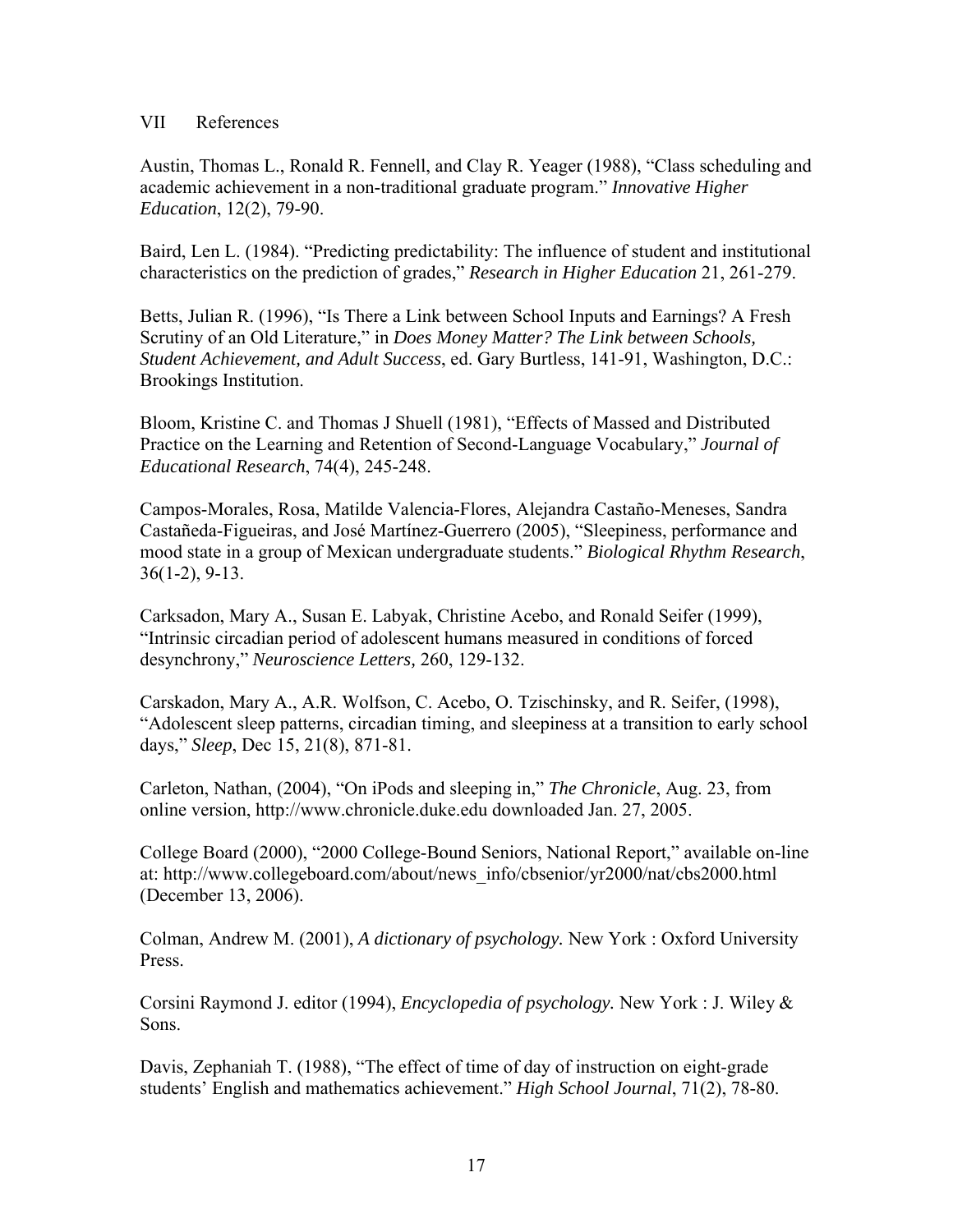Dement, William (1999, February 26), "Delayed Sleep Phase Syndrome," Retrieved April 27 from http://www.stanford.edu/~dement/circadian.html.

Donovan, John J. and David J. Radosevich (1999), "A Meta-Analytic Review of the Distribution of Practice Effect: Now You See It, Now You Don't," *Journal of Applied Psychology*, 84(5), 795-805.

Eliasson, Arne, Anders Eliasson, Joseph King, Ben Gould, and Arn Eliasson (2002), "Association of Sleep and Academic Performance." *Sleep and Breathing*, 6(1), 45-48.

Hanushek, Eric A. (1997), "Assessing the Effects of School Resources on Student Performance: An Update," *Educational Evaluation and Policy Analysis*, 19(2), 141-164.

Hanushek, Eric A. (1999), "Some Findings from an Independent Investigation of the Tennessee STAR Experiment and From Other Investigations of Class Size Effects," *Educational Evaluation and Policy Analysis*, 21(2), 143-163.

Hughes, Woodrow W. (2004), "Blocking student performance in high school?" *Economics of Education Review*, 23, 663-667.

Lee, T.D. and E.D. Genovese (1988), "Distribution of Practice in Motor Skill Acquisition: Learning and Performance Effects Reconsidered," *Research Quarterly*, 59, 277-287.

Medeiros, Ana Ligia, Denise B. F. Mendes, Patricia F. Lima, and John F. Araujo, (2003), "The Relationships between Sleep-Wake Cycle and Academic Performance in Medical Students." *Biological Rhythm Research*, 32(2), 263-270.

Rettig, Michael D. and Robert L. Canady. (1995) *Block Scheduling: a catalyst for change in high schools.* Princeton, NJ: Eye on Education.

Rettig, Michael D. and Robert L. Canady. (1999) "The Effects of Block Scheduling." *School Administrator*. 56 (3), 14.

Shinkoda, Harumi, Kazuya Matsumoto, Young Man Park, and Hidetoshi Nagashima, (2000), "Sleep-wake habits of schoolchildren according to grade," *Psychiatry and Clinical Neurosciences*, 54, 287-289.

Skinner, Nicholas F. (1985) "University grades and time of day of instruction." *Bulletin of the Psychonomic Society*, 23(1), 67.

Sonner, Brenda S. (2000) "A is for 'Adjunct': Examining Grade Inflation in Higher Education." *Journal of Education for Business*, 76(1), 5-8.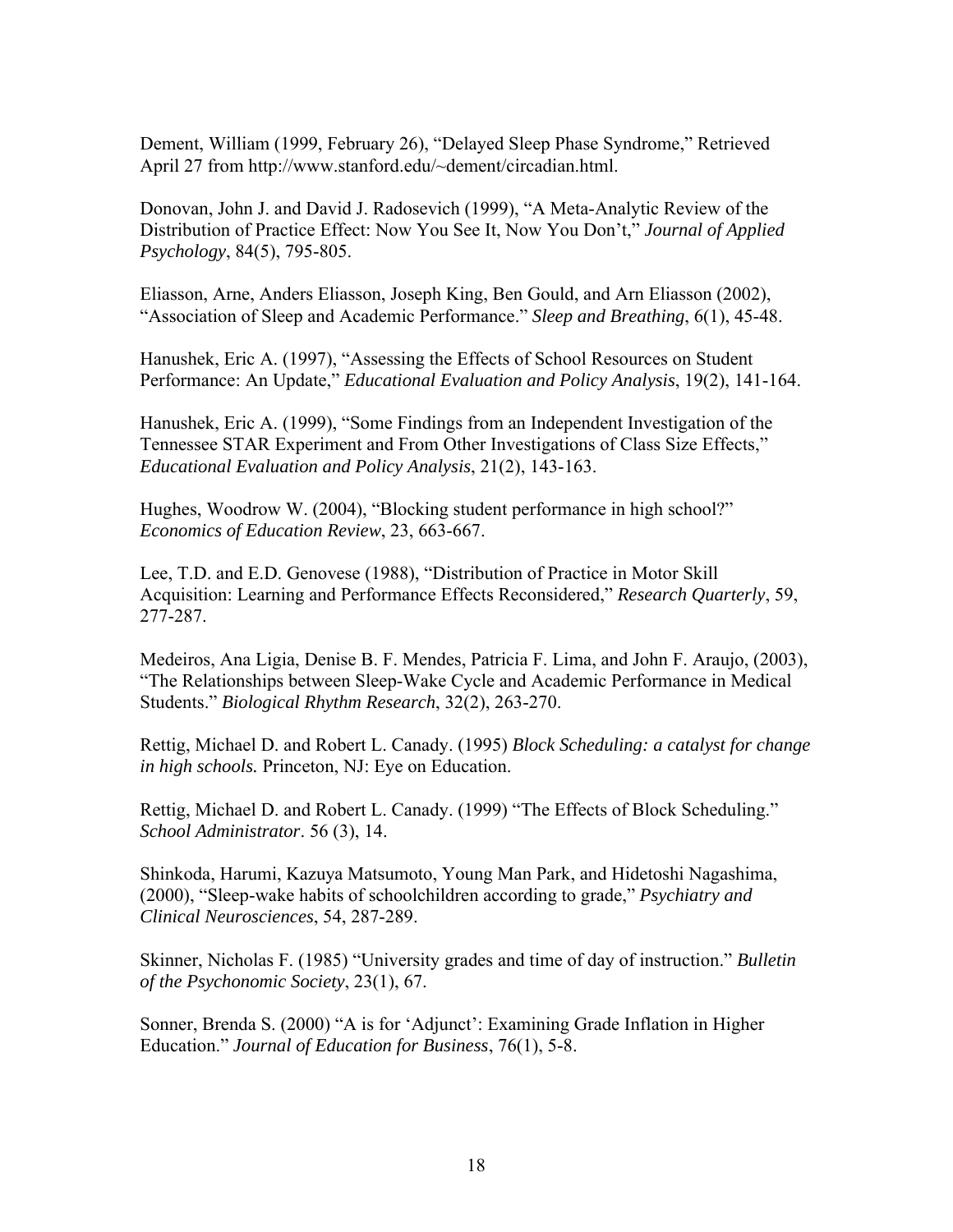Van Ness, Bonnie F., Robert A. Van Ness, and Rob H. Kamery. (1999) "The Effect of Part-Time Instruction on Grades in Principles of Finance." *Financial Practice and Education*, 9(2), 105-110.

Wahlstrom, Kyla L., Mark L. Davidson, Jiyoung Choi, and Jess N. Ross, (2001), "Minneapolis Public Schools Start Time Study Executive Summary," Center for Applied Research and Educational Improvement (CAREI) Working Paper.

Willingham, Daniel T (2002), "How We Learn: Ask the Cognitive Scientist, Allocating Student Study Time: "Masses" versus "Distributed" Practice," *American Educator*, Spring.

Wolfson, A.R. and Mary A. Carskadon, (2003), "Understanding adolescents' sleep patterns and school performance: a critical appraisal," *Sleep Medicine Review*, December, 7(6), 491-506.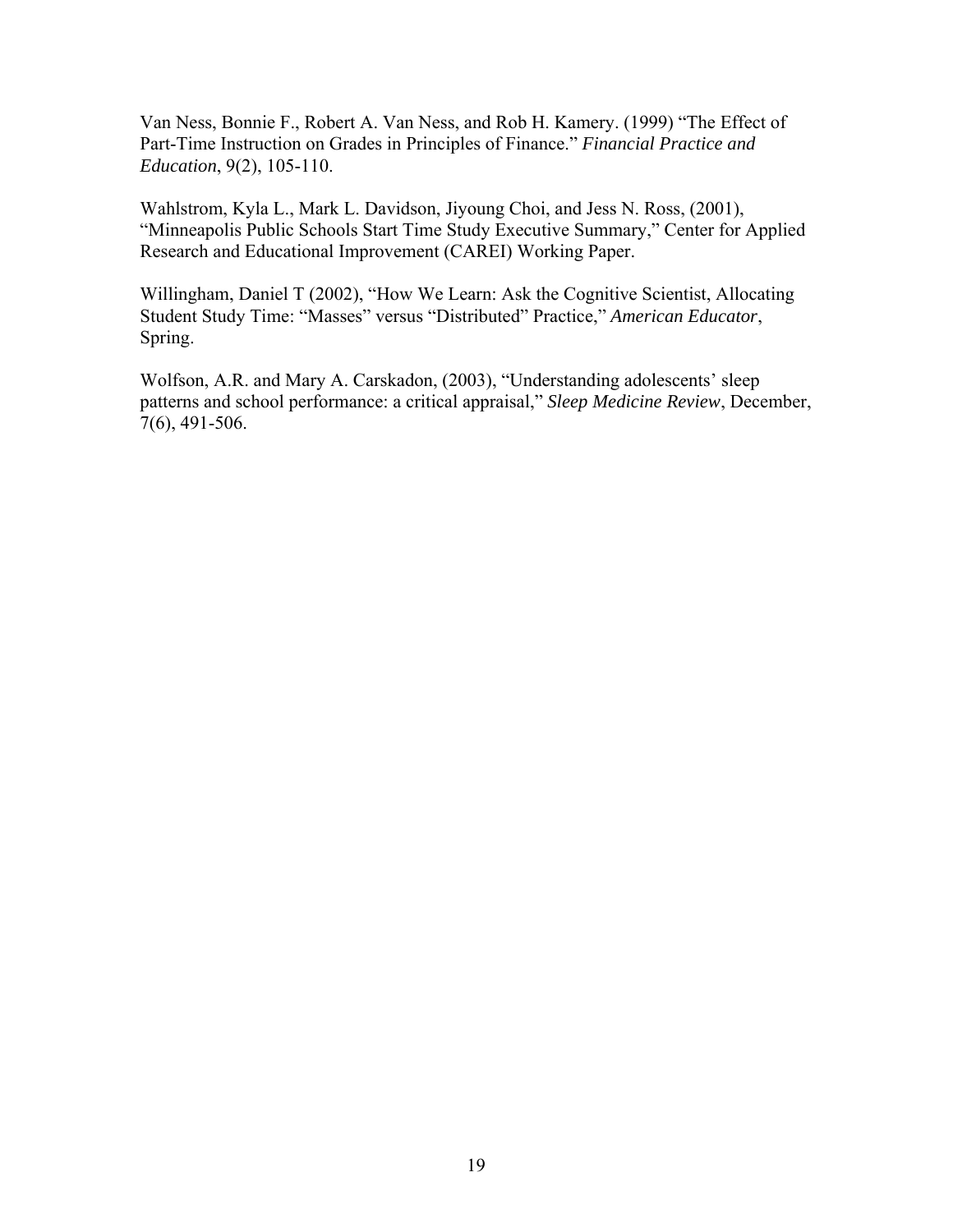

Figure 1: Relationship between time and grades, all students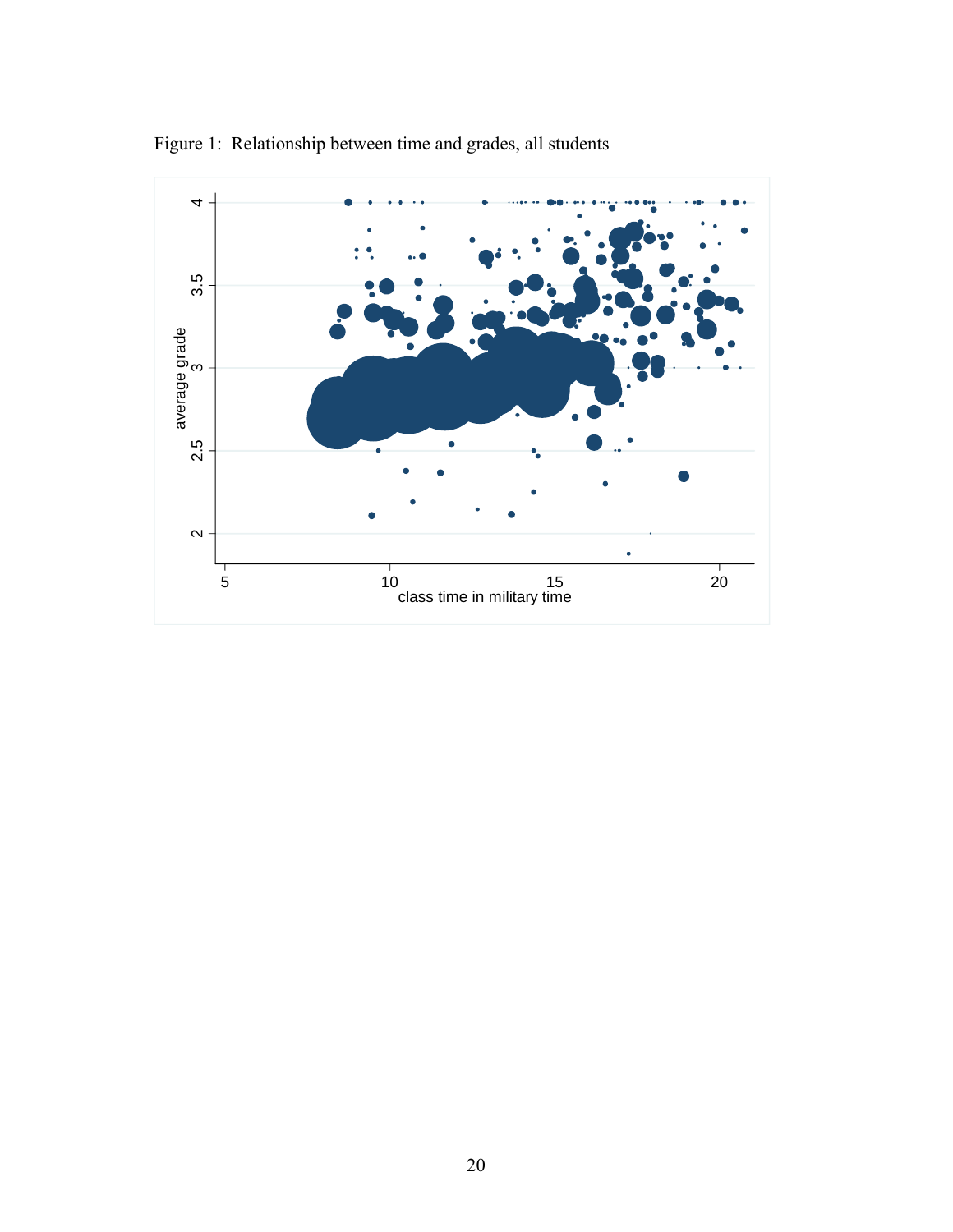| Table Ta. Trieall three of day for each grade (T, TH) |        |       |           |  |  |
|-------------------------------------------------------|--------|-------|-----------|--|--|
| Grade                                                 | Obs    | Mean  | Std. Dev. |  |  |
| 0                                                     | 1,295  | 11.76 | 2.56      |  |  |
|                                                       | 2,285  | 11.84 | 2.47      |  |  |
| 2                                                     | 7,642  | 11.94 | 2.54      |  |  |
| 3                                                     | 13,515 | 12.22 | 2.57      |  |  |
| 4                                                     | 13,823 | 12.37 | 2.66      |  |  |
| All (mean = $2.96$ )                                  | 38,560 | 12.16 | 2.60      |  |  |

Table 1a: Mean time of day for each grade (T, Th)

Table 1b: Mean time of day for each grade (MWF)

| Table Tb: Mean time of day for each grade (MWF) |        |       |           |  |
|-------------------------------------------------|--------|-------|-----------|--|
| Grade                                           | Obs    | Mean  | Std. Dev. |  |
| 0                                               | 2,117  | 11.11 | 2.16      |  |
|                                                 | 2,956  | 10.98 | 2.10      |  |
| 2                                               | 8,424  | 10.96 | 2.04      |  |
| 3                                               | 12,664 | 11.09 | 2.04      |  |
| 4                                               | 12,237 | 11.20 | 2.17      |  |
| All (mean = $2.79$ )                            | 38,398 | 11.08 | 2.09      |  |
|                                                 |        |       |           |  |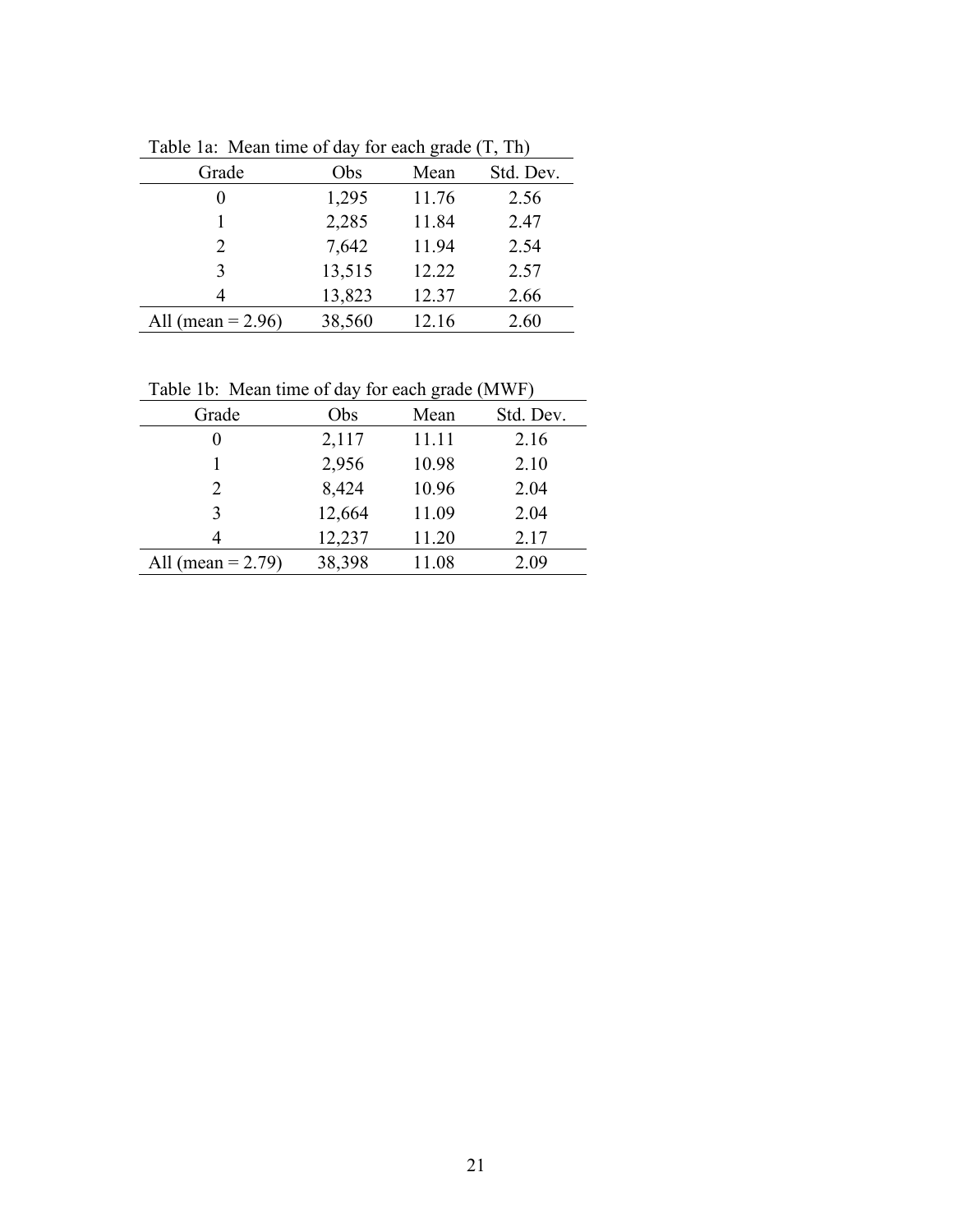|                   |            | All Students' Grades |            |            |        |            |            |        |
|-------------------|------------|----------------------|------------|------------|--------|------------|------------|--------|
| <b>Start Time</b> | estimate   | t-stat               |            | estimate   | t-stat |            | estimate   | t-stat |
| <b>MWF</b>        |            |                      | <b>TTh</b> |            |        | MW         |            |        |
|                   |            |                      | 8:00 AM    | $-0.088**$ | 5.09   | 8:00 AM    | 0.018      | 0.18   |
| 9:05 AM           | $0.050**$  | 3.28                 | 9:30 AM    | $-0.041**$ | 2.46   | 9:05 AM    | $-0.146**$ | 3.07   |
| 10:10 AM          | $0.052**$  | 3.33                 | 11:00 AM   | $0.034*$   | 2.01   | 10:10 AM   | $-0.086$   | 1.94   |
| 11:15 AM          | $0.093**$  | 5.76                 | 12:30 PM   | 0.010      | 0.58   | $11:15$ AM | $-0.006$   | 0.15   |
| 12:20 PM          | 0.030      | 1.75                 | 2:00 PM    | $0.063**$  | 3.69   | 12:20 PM   | $0.121**$  | 2.79   |
| $1:25$ PM         | $0.123**$  | 6.88                 | 3:30 PM    | $0.160**$  | 7.67   | 1:25 PM    | $-0.124**$ | 3.92   |
| 2:30 PM           | $0.085**$  | 3.25                 | 5:00 PM    | $0.271**$  | 8.90   | 2:30 PM    | $0.124**$  | 6.69   |
| 3:35 PM           | 0.011      | 0.19                 |            |            |        | 4:00 PM    | $0.141**$  | 5.34   |
|                   |            |                      |            |            |        |            |            |        |
| $#$ of Credits    | $0.208**$  | 2.79                 |            |            |        |            |            |        |
| Fall              | $-0.043**$ | 6.90                 |            |            |        |            |            |        |
| Class size        | $0.0004*$  | 2.55                 |            |            |        |            |            |        |
| Observations      | 84,099     |                      |            |            |        |            |            |        |
| R-squared         | 0.61       |                      |            |            |        |            |            |        |

Table 2: Effect of Class Time on Student Performance

Robust t-statistics in parentheses. All regressions include student fixed effects and course fixed effects, although these estimates are suppressed. Standard errors are clustered by time. The omitted class time is MWF 8:00 am. \* significant at 5%; \*\* significant at 1%.